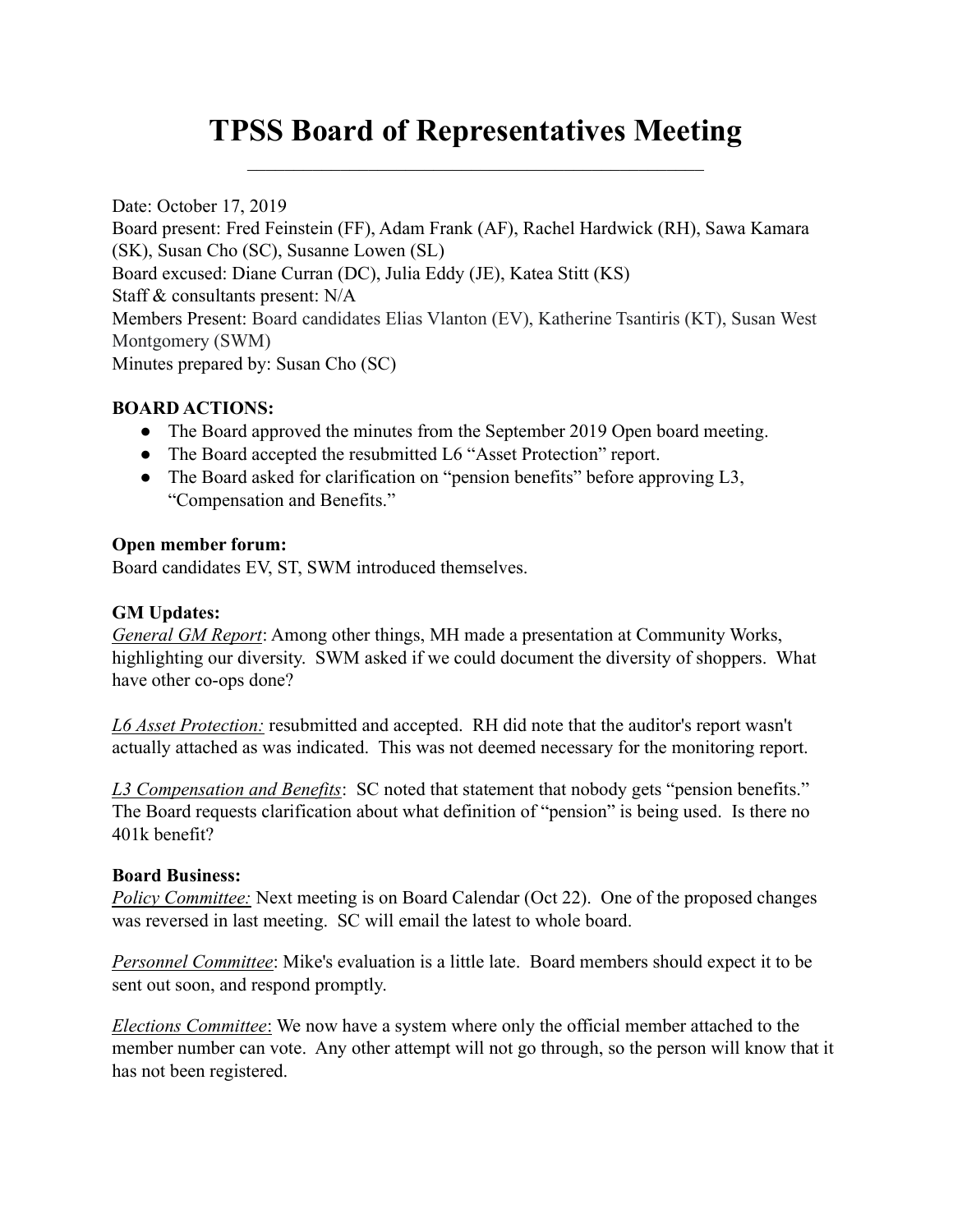Membership and Community Affairs Committee: For upcoming meeting: FF will set up sound system, SK will pick up food, SL/KS/SC/MH will meet with DC Co-op folks, and AF will be at the Board table starting 12pm, to field questions. SL/SK will ask membership to sign up to participate in "Planning for the Future of the Co-op" group. FF will talk with SL/SK/MH to clarify.

Online presence: Should the two FB groups be combined? The members forum group is fully interactive, and SC is willing to moderate. EV suggested that posts be pre-approved, to prevent unproductive threads.

Neighborhood outreach: SK & SC sent out letters to folks in Essex House, CHEER, and the City, offering Co-op contributions. No response. SC reported that Jarrett Smith was extremely enthusiastic about supporting Co-op involvement in Ward 5. We're welcome to ask him to advertise and attend events.

SL announced TALLE's Climate Change Conversations, Wednesdays 7:30am-9am at Busboys and Poets. TPSS is helping publicize. SL noted that workshop leadership needs more diversity, which might need to be financially compensated.

# Next Board Meeting: Thursday, November 21.

Meeting adjourned at approximately 7:30 pm.

# Committee Assignments:

Policy Committee – Susan Cho (chair), Adam Frank.

Nominations/Elections – Susanne Lowen (chair), Diane Curran.

Personnel – Diane Curran (chair), Rachel Hardwick, Katea Stitt.

Membership Committee – Fred Feinstein (chair), Diane Curran, Sawa Kamara.

Finance and Audit Committee – Adam Frank (chair), Diane Curran, Susan Cho.

Junction Committee – Fred Feinstein (co-chair), Rachel Hardwick (co-chair), Sawa Kamara, Katea Stitt.

Expansion Committee – Adam Frank, Susanne Lowen, Susan Cho.

Policy Governance Reflection Committee - Fred Feinstein, Adam Frank, Susanne Lowen, Mary Rooker (former board member).

Board Development Committee – Diane Curran (chair), Adam Frank.

Future of Food Committee – Susanne Lowen, Susan Cho.

|           | Dec    | Jan | Feb    | Mar    | Apr    | May | Jun    | Jul    | Aug    | Sep | Oct | Nov |
|-----------|--------|-----|--------|--------|--------|-----|--------|--------|--------|-----|-----|-----|
| Cho       | $\ast$ | *   | $\ast$ | *      | $\ast$ | *   | ∗      | Ex     | $\ast$ | *   | *   |     |
| Curran    | *      | Ex  | $\ast$ | $\ast$ | $\ast$ | *   | ∗      | $\ast$ | $\ast$ | *   | Ex  |     |
| Eddy      | *      | *   | $\ast$ | $\ast$ | $\ast$ | *   | ∗      | Ex     | Ex     | Ex  | Ex  |     |
| Feinstein | *      | *   | $\ast$ | ∗      | $\ast$ | *   | $\ast$ | $\ast$ | Ex     | *   | ∗   |     |
| Frank     | *      | Ex  | $\ast$ | Ex     | $\ast$ | Ex  | Ex     | $\ast$ | $\ast$ | *   | ∗   |     |

# Term 2018-2019 Meeting Attendance: